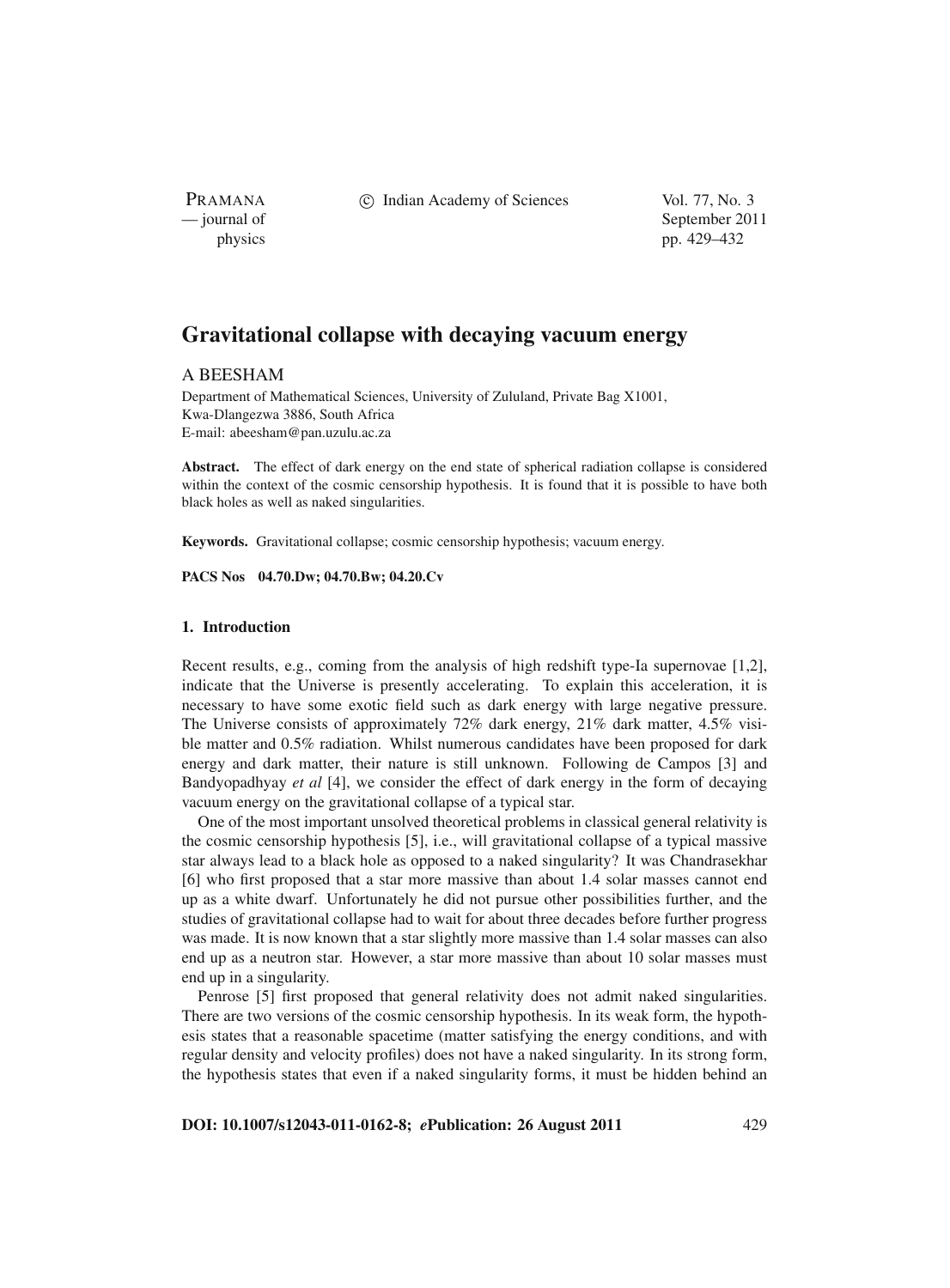#### *A Beesham*

event horizon, and therefore not be visible to a distant observer. Despite many attempts, there is still no proof of the hypothesis, and thus one resorts to studying examples to see whether naked singularities or black holes, or both, form.

It is now known that there are a number of solutions of Einstein's equations which admit naked singularities (see, e.g., [7]). This includes the effect of different types of matter (dust, radiation, scalar fields, etc). Spherically symmetric radiation collapse (the Vaidya solution) is known to give rise to both black holes and naked singularities [8]. An interesting question that arises is whether the presence of dark energy, which makes up the bulk of the matter content of the Universe, will lead to black holes or naked singularities. In this paper, we study what effect the dark energy (in the form of decaying vacuum energy) would have on Vaidya collapse.

#### **2. Generalized Vaidya solution**

Einstein's field equations are

$$
G_{ab} = T_{ab}.\tag{1}
$$

We consider the energy–momentum tensor of the star to be given by

$$
T_{ab} = \frac{2}{r^2} \dot{m} k_a k_b - \Phi g_{ab},\tag{2}
$$

where *m* represents the mass of the star, the null vector  $k_a$  satisfies  $k_a = -\delta_a^v$  and  $k^a k_a = 0$ , and  $\Phi$  represents the contribution due to dark energy in the form of decaying vacuum energy. Then we have the generalized Vaidya solution, which in  $(v, r, \theta, \phi)$  coordinates reads as:

$$
ds^{2} = -\left[1 - \frac{2m(v)}{r} - \frac{\Phi(v)r^{2}}{3}\right]dv^{2} + 2dv dr + r^{2}(d\theta^{2} + \sin^{2}\theta d\phi^{2}), \quad (3)
$$

where  $r \in [0, \infty)$ ,  $v \in (-\infty, \infty)$  represents advanced Eddington time, in which r is decreasing towards the future along a ray  $v = \text{const.}$ 

We consider the mass function *m* to be given by  $2m(v) = \alpha v$  and the vacuum energy  $\Phi$  to decay as  $\Phi(v) = 3\beta/v^2$  where α and β are constants. Then there exists a curvature singularity at  $r = 0$ ,  $v = 0$  as can be seen from the divergence of the Kretschmann scalar. We now investigate if the singularity that occurs is a black hole or a naked singularity by checking if radial null geodesics emerge from the singularity. From the metric (3), radial null geodesics are given by

$$
\frac{dr}{dv} = \frac{1}{2} \left[ 1 - \alpha y - \frac{\beta}{y^2} \right],\tag{4}
$$

where  $y = v/r$ . In order to determine the nature of the limiting value of y as we approach  $r = 0$ ,  $v = 0$ , we now let  $y_0 = \lim_{r \to 0} y_0 \to y_0$  and obtain from (4)

$$
\alpha y_0^3 - y_0^2 + 2y_0 + \beta = 0. \tag{5}
$$

This algebraic equation tells us if geodesics emerge from the singularity. There exist values for  $\alpha$  and  $\beta$  for which eq. (5) admits positive real roots, and values for which it does not.

430 *Pramana – J. Phys.***, Vol. 77, No. 3, September 2011**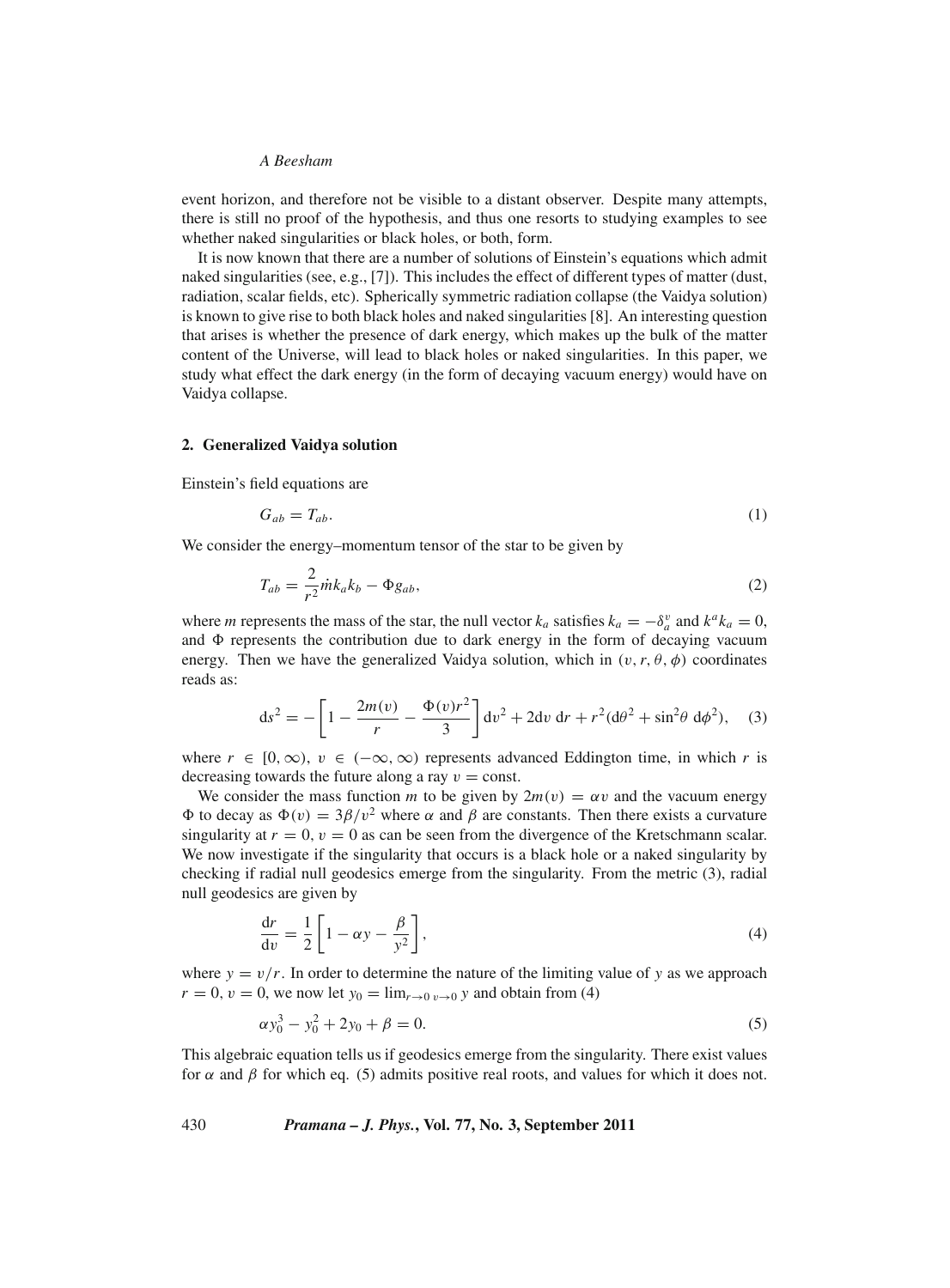*Gra*v*itational collapse with decaying* v*acuum energy*

| $\alpha$ | ß        | Root 1    | Root <sub>2</sub> | Root 3    |
|----------|----------|-----------|-------------------|-----------|
| 0.05     | 33.64    | 12.40     | 12.14             | $-4.488$  |
| 0.05     | 33.65    | $-4.489$  | Imaginary         | Imaginary |
| 0.075    | 9.651    | 7.758     | 7.723             | $-2.148$  |
| 0.075    | 9.652    | $-2.148$  | Imaginary         | Imaginary |
| 0.1      | 2.614    | 5.474     | 5.409             | $-0.8829$ |
| 0.1      | 2.615    | $-0.8831$ | Imaginary         | Imaginary |
| 0.125    | $-1$     | 5.236     | 0.7639            | 2.000     |
| 0.125    | $\theta$ | 4         | 4                 |           |
| 0.125    | 1        | $-0.4111$ | Imaginary         | Imaginary |

**Table 1.** Roots for eq. (5).

The existence of positive real roots corresponds to an outgoing node, and is associated with geodesics emerging from the singularity, and hence naked singularities, whereas the nonexistence is associated with black holes. So we can have both black holes as well as naked singularities depending upon the values of  $\alpha$  and  $\beta$ .

In table 1, we show some typical roots of the cubic eq. (5) for different values of  $\alpha$  and  $\beta$ , showing that both naked singularities as well as black holes can form.

The case  $\alpha = 0.125$ ,  $\beta = 0$  yields a quadratic equation which corresponds to Vaidya collapse [8]. In general, for each value of  $\alpha$  in the cubic, there corresponds a range of values of  $\beta$  which yield both positive and negative roots. For example, for  $\alpha = 0.1$ , if  $\beta \in (0, 2.614]$  we have some positive roots and hence naked singularities, whereas for  $\beta \ge 2.615$  we have no positive roots, and hence black holes.

## **3. Conclusion**

De Campos [3] studied the gravitational collapse of a spherically symmetric star made up of a dust cloud of dark matter by considering the decay of dark energy into dark particles, and found that black holes occur. Bandyopadhyay *et al* [4] investigated a similar problem within the brane-world scenario and found that both black holes and naked singularities can form. In this paper, we have looked at what effect the dark energy (in the form of decaying vacuum energy) would have on Vaidya collapse. We found that both black holes and naked singularities can form depending upon certain parameters. Whilst this may not be an actual physical situation, it does illustrate that dark energy may not be able to solve the cosmic censorship problem.

#### **References**

- [1] A G Reiss *et al*, *Astron. J.* **116**, 1009 (1998)
- [2] S Perlmutter *et al*, *Nature* **391**, 51 (1998)
- S Perlmutter *et al*, *Astrophys. J.* **517**, 565 (1999)
- [3] M de Campos, gr-qc/0607071 (2006)
- [4] T Bandyopadhyay, A Baveja and S Chakraborty, *Mod. Phys. Lett.* **A23**, 685 (2008)

*Pramana – J. Phys.***, Vol. 77, No. 3, September 2011** 431